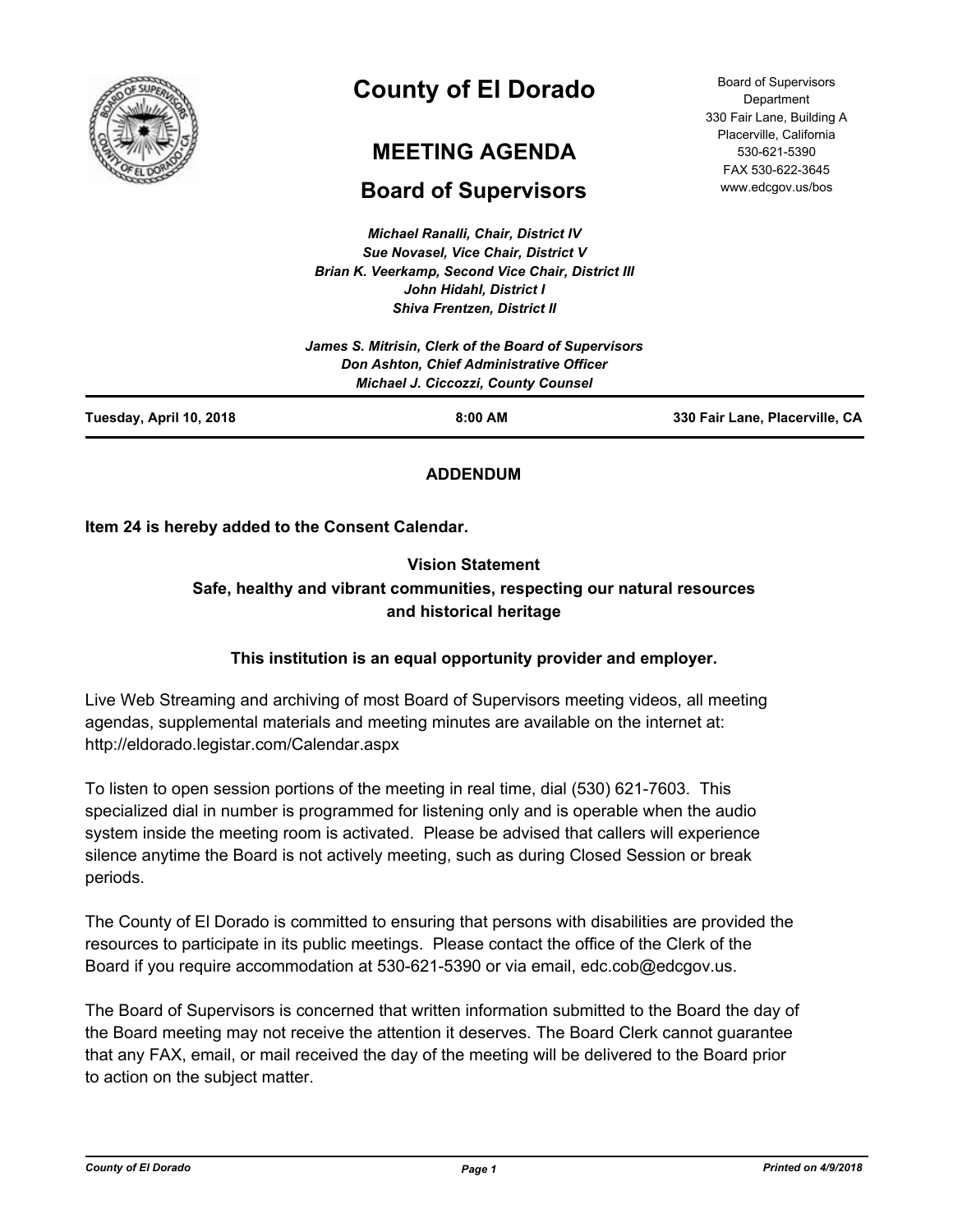The Board meets simultaneously as the Board of Supervisors and the Board of Directors of the Air Quality Management District, In-Home Supportive Services, Public Housing Authority, Redevelopment Agency and other Special Districts.

For Purposes of the Brown Act § 54954.2 (a), the numbered items on this Agenda give a brief description of each item of business to be transacted or discussed. Recommendations of the staff, as shown, do not prevent the Board from taking other action.

Materials related to an item on this Agenda submitted to the Board of Supervisors after distribution of the agenda packet are available for inspection during normal business hours in the public viewing packet located in Building A, 330 Fair Lane, Placerville or in the Board Clerk's Office located at the same address. Such documents are also available on the Board of Supervisors' Meeting Agenda webpage subject to staff's ability to post the documents before the meeting.

## **PROTOCOLS FOR PUBLIC COMMENT**

Public comment will be received at designated periods as called by the Board Chair.

Public comment on items scheduled for Closed Session will be received before the Board recesses to Closed Session.

Except with the consent of the Board, individuals shall be allowed to speak to an item only once.

On December 5, 2017 the Board adopted the following protocol relative to public comment periods:

Time for public input will be provided at every Board of Supervisors meeting. Individuals will have three minutes to address the Board. Individuals authorized by organizations will have three minutes to present organizational positions and perspectives and may request additional time, up to five minutes. At the discretion of the Board, time to speak by any individual may be extended.

A total of 20 minutes will be allocated for public comment during Open Forum and for each agenda item to be discussed. Public comment on certain agenda items designated and approved by the Board may be treated differently with specific time limits per speaker or a limit on the total amount of time designated for public comment. It is the intent of the Board that quasi-judicial matters have additional flexibility depending upon the nature of the issue.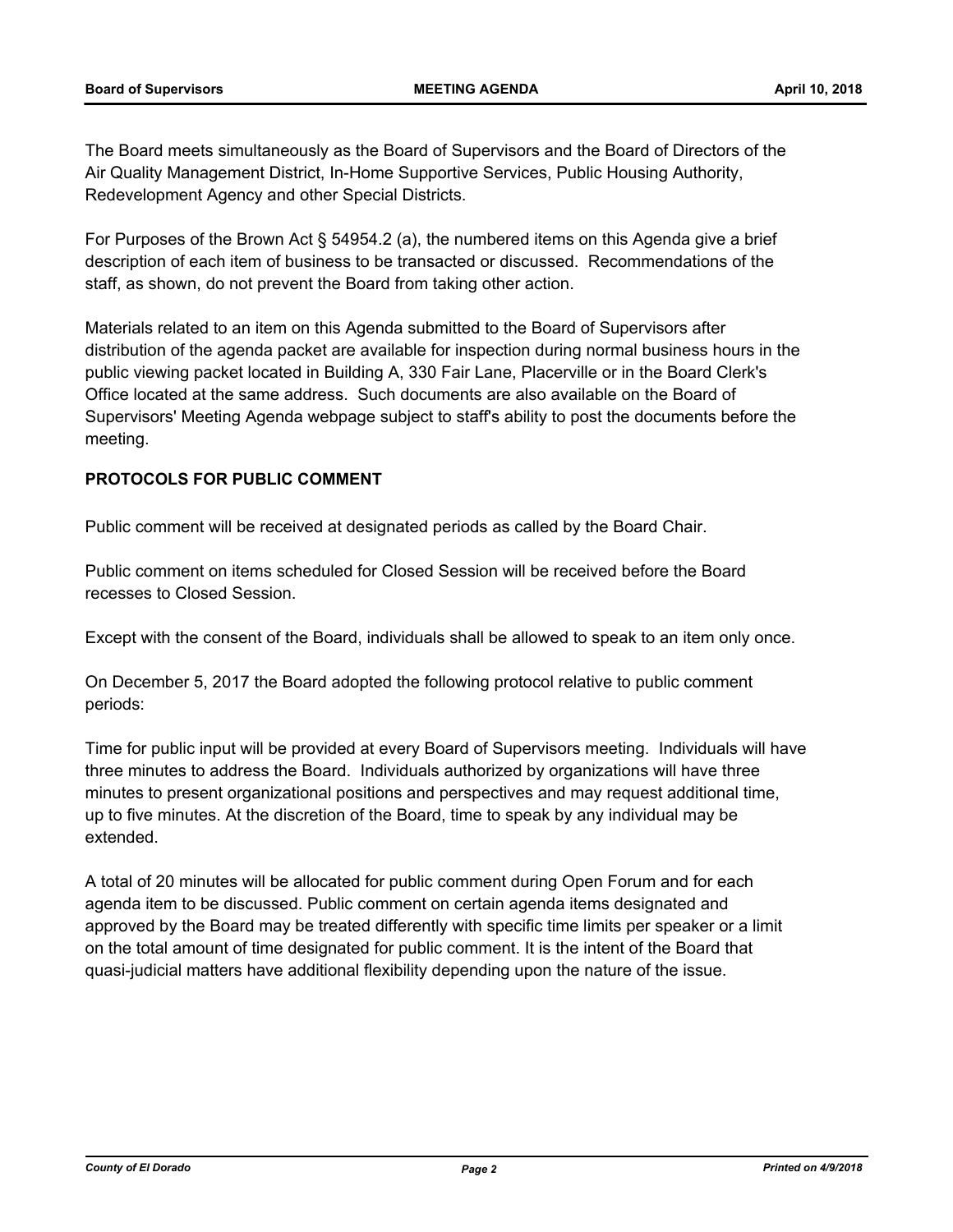Individual Board members may ask clarifying questions but will not engage in substantive dialogue with persons providing input to the Board.

If a person providing input to the Board creates a disruption by refusing to follow Board guidelines, the Chair of the Board may take the following actions.

Step 1. Request the person adhere to Board guidelines. If the person refuses, the Chair may ask the Clerk to turn off the speaker's microphone.

Step 2. If the disruption continues, the Chair may order a recess of the Board meeting.

Step 3. If the disruption continues, the Chair may order the removal of the person from the Board meeting.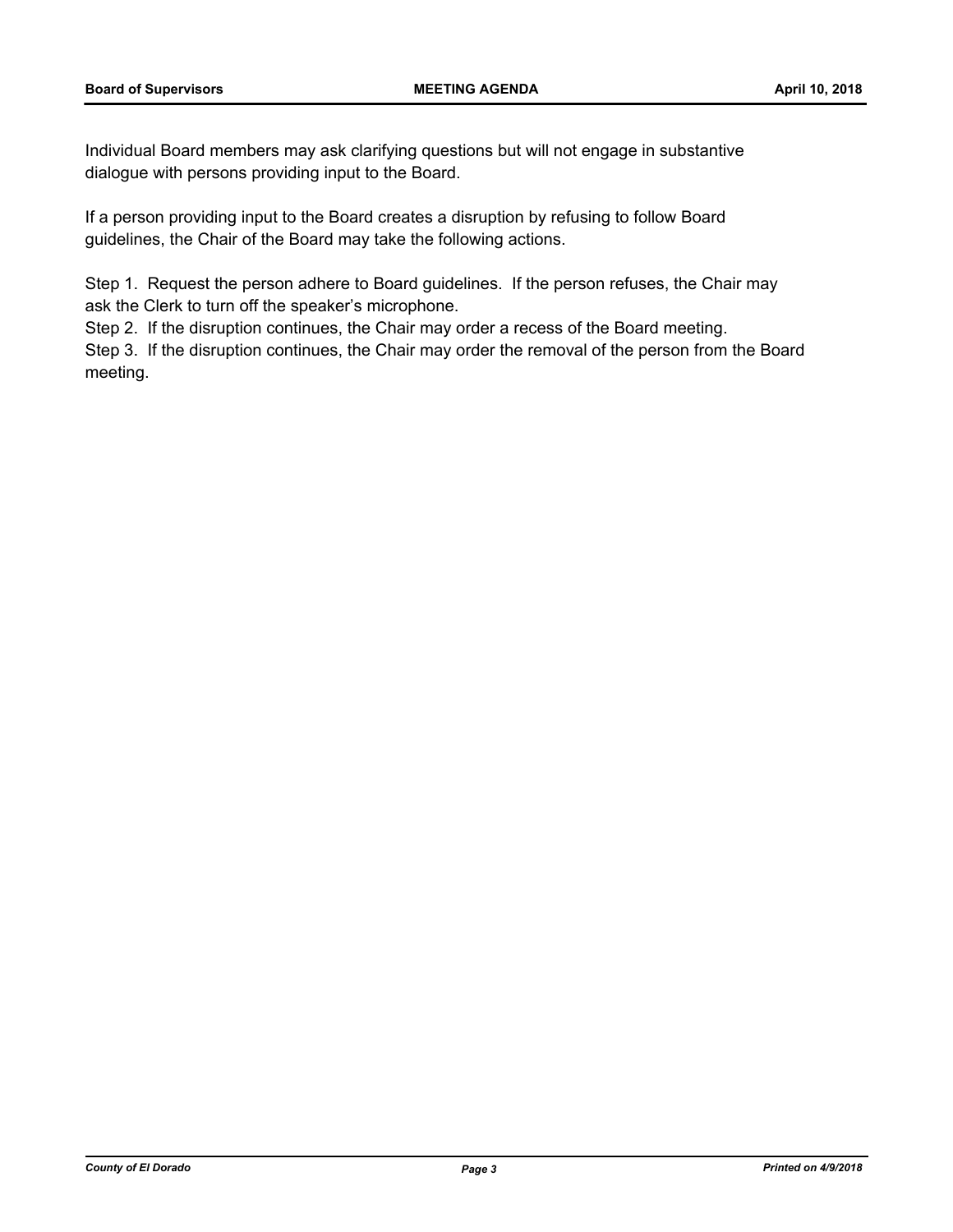### **8:00 A.M. - CALL TO ORDER AND RECESS TO CLOSED SESSION**

#### **8:30 A.M. - RECONVENE TO OPEN SESSION AND CLOSED SESSION REPORTS**

#### **INVOCATION AND PLEDGE OF ALLEGIANCE TO THE FLAG**

#### **ADOPTION OF THE AGENDA AND APPROVAL OF CONSENT CALENDAR**

The Board may make any necessary additions, deletions or corrections to the agenda including moving items to or from the Consent Calendar and adopt the agenda and the Consent Calendar with one single vote. A Board member may request an item be removed from the Consent Calendar for discussion and separate Board action. At the appropriate time as called by the Board Chair, members of the public may make a comment on matters on the Consent Calendar prior to Board action.

#### **OPEN FORUM**

Open Forum is an opportunity for members of the public to address the Board of Supervisors on subject matter that is not on their meeting agenda and within their jurisdiction. Public comments during Open Forum are limited to three minutes per person. Individuals authorized by organizations will have three minutes to present organizational positions and perspectives and may request additional time, up to five minutes. The total amount of time reserved for Open Forum is 20 Minutes.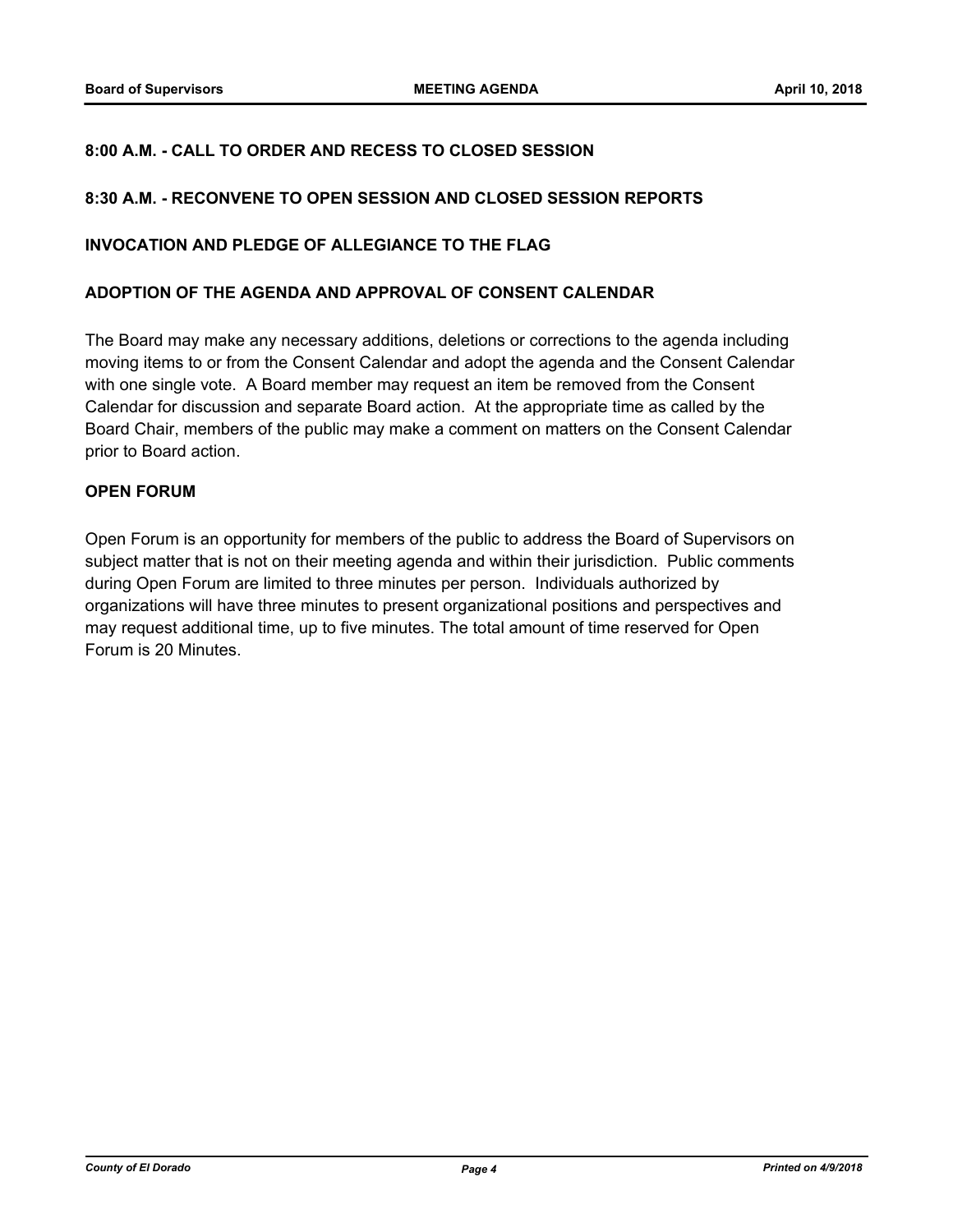#### **CONSENT CALENDAR**

**1.** [18-0550](http://eldorado.legistar.com/gateway.aspx?m=l&id=/matter.aspx?key=23895) Clerk of the Board recommending the Board approve the Minutes from the regular meeting of the Board of Supervisors on April 3, 2018.

#### **GENERAL GOVERNMENT - CONSENT ITEMS**

**2.** [18-0525](http://eldorado.legistar.com/gateway.aspx?m=l&id=/matter.aspx?key=23870) Chief Administrative Officer and Auditor-Controller recommending the Board extend the stipend of \$468.92 per pay period to Mr. Pierson for his continued role as the contract administrator of the Tyler Contract (e.g., FENIX) and as an Executive Sponsor of the FENIX project, through the last full pay period in December 2018.

#### **FUNDING:** General Fund.

**3.** [18-0547](http://eldorado.legistar.com/gateway.aspx?m=l&id=/matter.aspx?key=23892) Chief Administrative Office recommending the Board: 1) Approve and authorize the Chair to sign a letter of endorsement supporting Assembly Bill (AB) 2596, an act relating to economic development and requiring the Governor's Office of Business and Economic Development to lead the preparation of a California Economic Development Strategic Plan; and 2) Adopt and authorize the Chair to sign Resolution **057-2018** further exemplifying the County's support of the California Legislature and Governor's adoption of California AB 2596.

#### **FUNDING:** N/A

**4.** [18-0421](http://eldorado.legistar.com/gateway.aspx?m=l&id=/matter.aspx?key=23766) Chief Administrative Office, Procurement and Contracts Division, recommending the Board:

> 1) Approve and authorize the Purchasing Agent to sign Agreement 2754 with RELX, Inc. (dba LexisNexis) in the amount of \$65,775 with an effective date retroactive to January 1, 2018 through December 31, 2020 for the provision of web based electronic information library services; 2) Authorize the Purchasing Agent to sign Schedule A documents for

additional services that do not increase the total not to exceed amount of the Agreement; and

3) Authorize the Purchasing Agent to further extend and increase the Agreement should the State of California Department of General Services (DGS) exercise its options to extend for two (2) additional one (1) year periods, provided that funding has been included in the County budget.

**FUNDING:** General and Non-General Funds.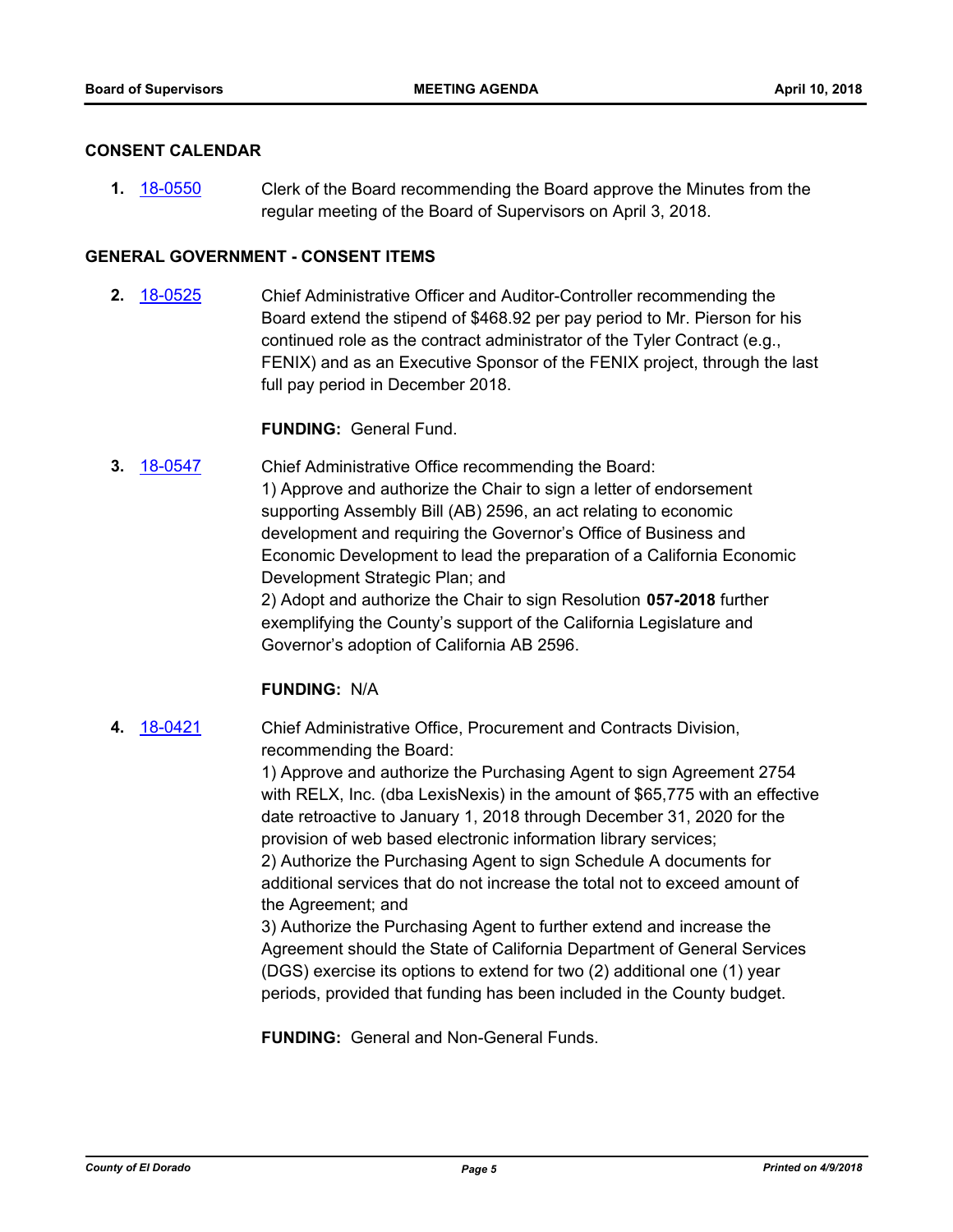**5.** [18-0486](http://eldorado.legistar.com/gateway.aspx?m=l&id=/matter.aspx?key=23831) Chief Administrative Office, Procurement and Contracts Division, recommending the Board approve and authorize Purchasing Agent to sign Amendment III to Agreement 271-S1310 (FENIX 525), with Hilltop Tree Service, to provide certified arborist services and reports, and tree and brush cutting services for matters of public safety on an "as requested" basis to County departments, increasing the total not to exceed amount of the Agreement by \$50,000 for a new total not to exceed amount of \$212,196, with no change to the term of the Agreement.

**FUNDING:** General Fund (50%) and Road Fund (50%).

**6.** [18-0512](http://eldorado.legistar.com/gateway.aspx?m=l&id=/matter.aspx?key=23857) Human Resources Department recommending the Board approve and authorize the Chair to sign Resolution **055-2018** adopting the revised salary for the Information Technology Specialist II classification.

**FUNDING:** General Fund.

- **7.** [18-0528](http://eldorado.legistar.com/gateway.aspx?m=l&id=/matter.aspx?key=23873) Supervisor Frentzen recommending the Board approve and authorize the Chair to sign Resolution **053-2018** permitting J&M Displays West to conduct a firework display at the Cameron Park Lake on Saturday, June 30, 2018, as part of the Cameron Park Community Services District's 18th Annual Summer Spectacular event, contingent upon full compliance of necessary requirements, insurance, contracts and permits as deemed necessary by the fire control authorities and the various agencies.
- **8.** [16-0305](http://eldorado.legistar.com/gateway.aspx?m=l&id=/matter.aspx?key=20961) Supervisor Ranalli recommending the Board find that a state of emergency continues to exist in El Dorado County as a result of unprecedented tree mortality due to drought conditions and related bark beetle infestations. (Cont. 4/3/18, Item 17)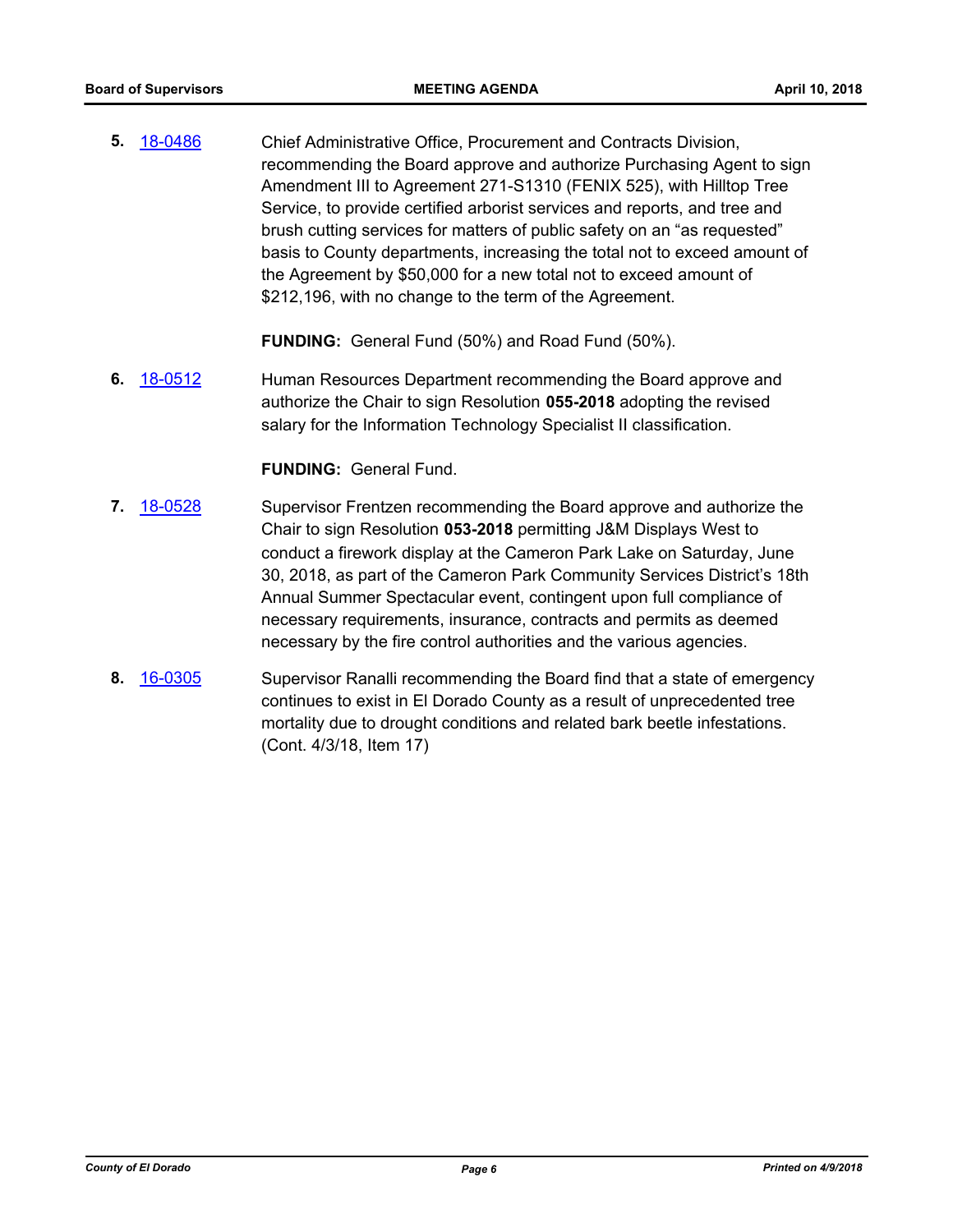#### **LAND USE AND DEVELOPMENT - CONSENT ITEMS**

**9.** [17-0927](http://eldorado.legistar.com/gateway.aspx?m=l&id=/matter.aspx?key=22870) Community Development Services, Department of Transportation, recommending the Board consider the following for acquiring right of way for the Silver Springs Parkway to Bass Lake Road (south segment) Project CIP 76108:

> 1) Approve and authorize the Chair to sign the Acquisition Agreement for Public Purposes and the Certificates of Acceptance accepting a Grant Deed, Grant of Slope and Drainage Easement, and a Temporary Construction Easement from Daniel Pierce, a married man, as his sole and separate property, as to an undivided 50% interest and Emily Duby-Pierce, a married woman, as her sole and separate property, as to an undivided 50% interest, together as tenants in common for Assessor's Parcel Number 115-030-15. The Fee and Easement acquisitions provide right-of-way necessary to construct the Project, at a cost of \$86,300; and 2) Authorize the Department of Transportation Director, or designee, to execute the escrow instructions and any other related escrow documents pertaining to the transaction, including payment of title and escrow fees, which are estimated to be \$2,500; and

3) Authorize the Department of Transportation Director or designee to extend the date of closure of escrow upon mutual agreement of both parties if necessary.

**FUNDING:** Developer Advanced TIM fees (52.6% - Local), Traffic Impact Mitigation Fees (14.9% - Local), Developer Funds (32.1% - Local), and Road Fund/Discretionary (.4% - Local).

## **10.** [18-0404](http://eldorado.legistar.com/gateway.aspx?m=l&id=/matter.aspx?key=23749) Community Development Services, Department of Transportation, recommending the Board consider the following pertaining to the 2018 Elks Club Drive Emergency Road Repair Project, Contract PW 17-31191, CIP 78725, Contract 2455:

1) Award the Construction Contract to the lowest responsive, responsible bidder, said bidder to be determined after the bid opening on March 29, 2018;

2) Approve and authorize the Chair to sign the Construction Contract, subject to review and approval by County Counsel and Risk Management; and

3) Authorize the Director of Transportation to sign an Escrow Agreement, if requested by the Contractor and in accordance with Public Contract Code Section 22300, for the purpose of holding Contract retention funds.

**FUNDING:** Federal Highway Administration (88.53% - Federal), California Disaster Assistance Act (8.60% - State), and Local Discretionary Funds. (2.87% - Local, Road Fund).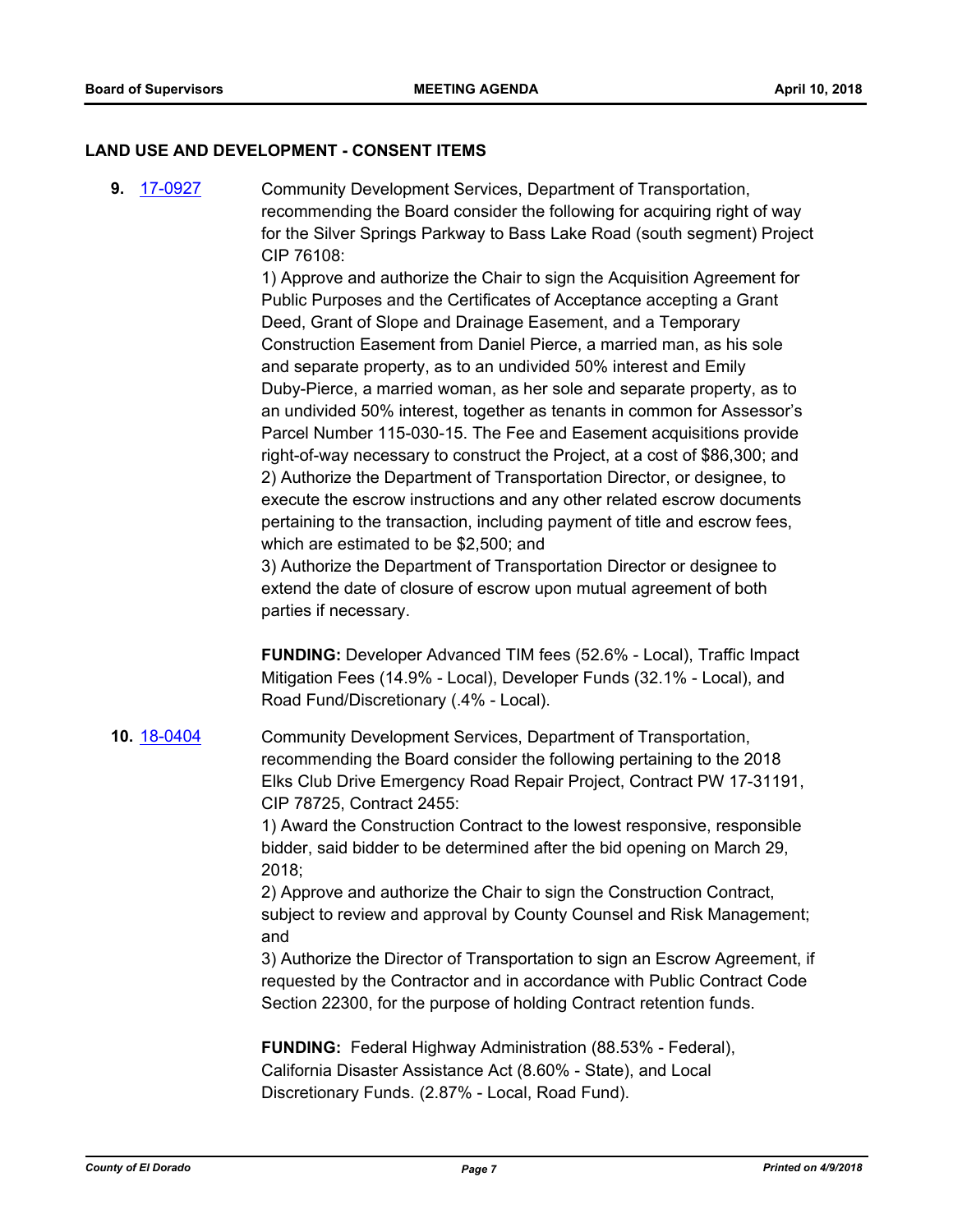**11.** [18-0417](http://eldorado.legistar.com/gateway.aspx?m=l&id=/matter.aspx?key=23762) Community Development Services, Planning and Building Department, recommending the Board approve and authorize the Chair to sign the Memorandum of Understanding with the California Tahoe Alliance to encourage coordinated guidance on state funding legislation and to provide a mechanism to apply for funding that supports a broad range of environmental, restoration, and water quality and supply projects while also supporting coordinated implementation of the Environmental Improvement Program.

**FUNDING:** Public Utility Franchise Fees. (No Federal Funds)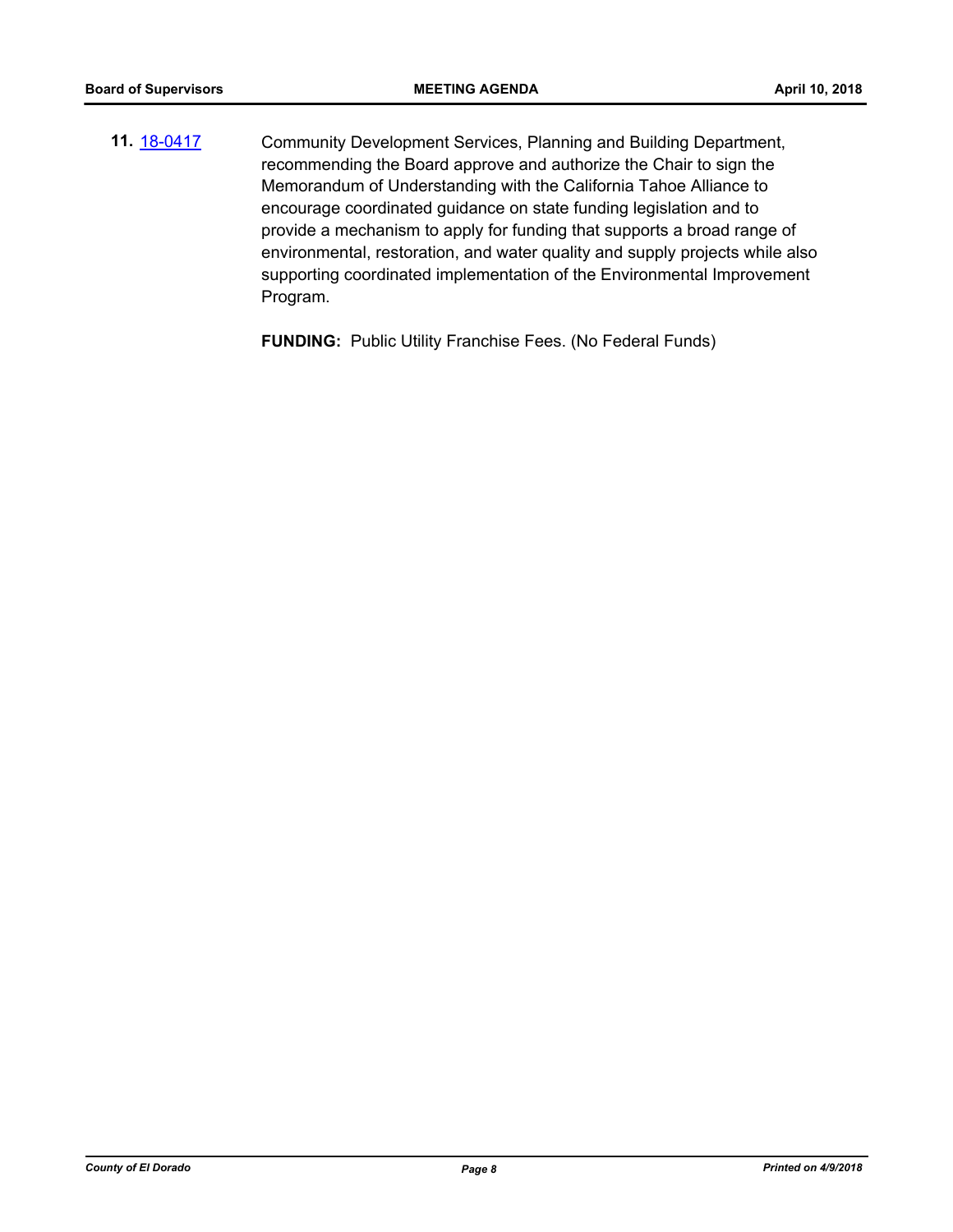#### **LAW AND JUSTICE - CONSENT ITEMS**

**12.** [18-0407](http://eldorado.legistar.com/gateway.aspx?m=l&id=/matter.aspx?key=23752) Sheriff's Office, in conjunction with the Probation Department, recommending the Board approve and authorize the Chair to sign Amendment I to Agreement 197-S1711 (386) with Tri-Signal Integration, Inc., to amend the Scope of Services removing annual testing, inspections, monthly preventive maintenance, and repairs "as needed" on the CCTV Camera, Intercom, and Electronic Door Controls, amend Exhibit A, and to decrease the not to exceed amount to \$27,896.

**FUNDING:** General Fund.

### **END CONSENT CALENDAR**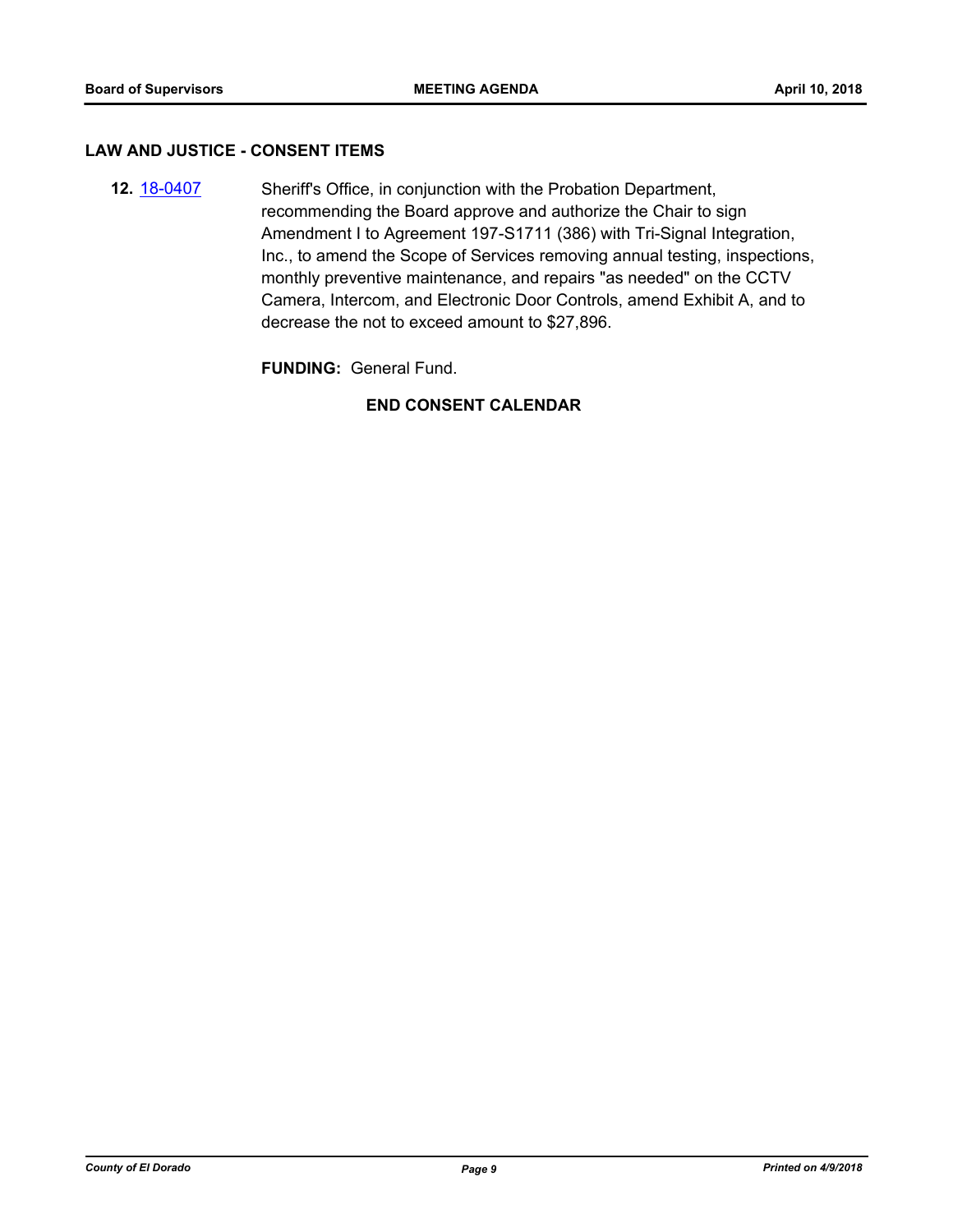#### **DEPARTMENT MATTERS (Items in this category may be called at any time)**

**13.** [18-0526](http://eldorado.legistar.com/gateway.aspx?m=l&id=/matter.aspx?key=23871) Clerk of the Board and the Placerville Airport and Georgetown Airport Advisory Committees recommending the Board adopt and authorize the Chair to sign Resolution **052-2018** thereby repealing Board Policy I-4, Placerville Airport Advisory Committee and Georgetown Airport Advisory Committee, and consolidate the two advisory committees to establish a County Airport Advisory Committee. (Est. Time: 10 Min.) **14.** [18-0548](http://eldorado.legistar.com/gateway.aspx?m=l&id=/matter.aspx?key=23893) Chief Administrative Office recommending the Board 1) Approve a reorganization of the Information Technologies and Treasurer-Tax Collector office staffing, to centralize information technology staffing within the Information Technologies Department; 2) Adopt and authorize the Chair to sign Resolution **056-2018** amending the Authorized Personnel Allocation Schedule to reassign the two information technology positions currently allocated to the Treasurer-Tax Collector's Office to the Information Technologies Department, effective with the pay period beginning April 28, 2018;

> 3) Approve the related Budget Transfer (4/5 vote required to approve budget transfer document); and

4) Direct the Director of Information Technology to develop a service level agreement with the Treasurer-Tax Collector to reflect continued service to the Treasurer-Tax Collector's Office. (Est. Time: 15 Min.)

**FUNDING:** General Fund (no change).

**15.** [18-0420](http://eldorado.legistar.com/gateway.aspx?m=l&id=/matter.aspx?key=23765) Community Development Services, Planning and Building Department, recommending the Board receive and file an informational presentation on the recently developed Storm Water Resource Plan for the West Slope. (Est. Time: 15 Min.)

**FUNDING:** No funding associated with this item.

**16.** [18-0536](http://eldorado.legistar.com/gateway.aspx?m=l&id=/matter.aspx?key=23881) Supervisor Ranalli recommending the Board:

1) Approve the **Introduction** (First Reading) of Ordinance **5084** amending Chapter 9.55 of the El Dorado County Ordinance Code pertaining to the Camping and Storage of Personal Property on Private and Public Property to prohibit camping at County cemeteries or property that was obtained to preserve the existing natural conditions or habitats, including but not limited to habitat for Pine Hill Endemics or Oak Woodlands, or as a means to mitigate impacts to such habitats or the environment from public works or development projects; and

2) Waive full reading of the Ordinance, read by title only, and continue this matter to April 24, 2018 for **Final Passage** (Second Reading). (Cont. 4/3/18, Item 18) (Est. Time: 5 Min.)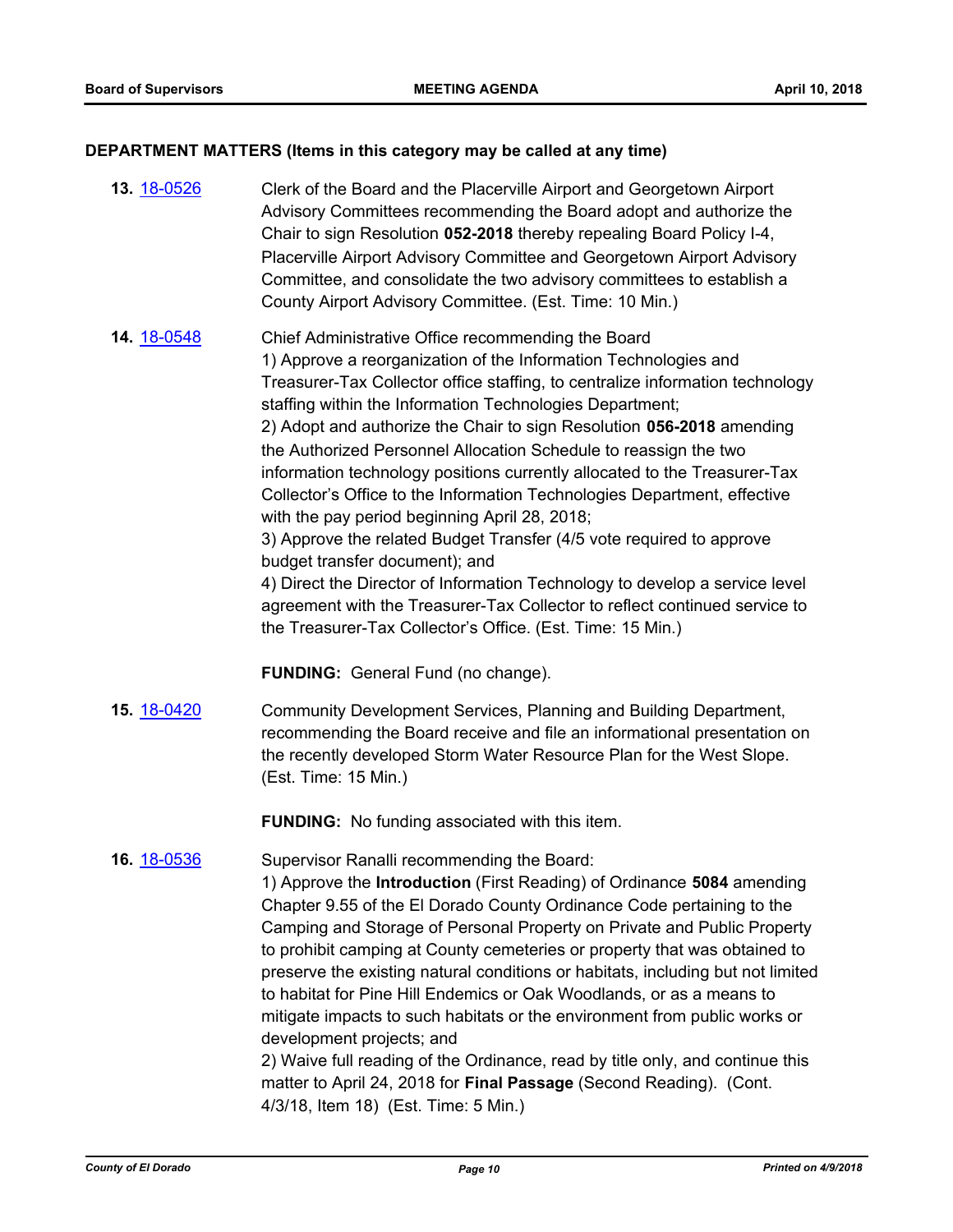#### **9:30 A.M. - TIME ALLOCATION**

**17.** [18-0551](http://eldorado.legistar.com/gateway.aspx?m=l&id=/matter.aspx?key=23896) Board of Supervisors presenting awards to winners of the 23rd Annual Student Map Drawing Contest hosted by the County and sponsored by the local organization of professional Surveyors, Architects, Geologists and Engineers (S.A.G.E.). (Est. Time: 1.5 Hr.)

#### **11:00 A.M. - TIME ALLOCATION**

**18.** [18-0451](http://eldorado.legistar.com/gateway.aspx?m=l&id=/matter.aspx?key=23796) Health and Human Services Agency recommending the Board adopt and authorize the Chair to sign a Proclamation recognizing April 8, 2018 through April 14, 2018 as "Animal Care and Control Week" in the County of El Dorado. (Est. Time: 5 Min.)

#### **FUNDING:** N/A

**19.** [18-0347](http://eldorado.legistar.com/gateway.aspx?m=l&id=/matter.aspx?key=23690) HEARING - Community Development Services, Planning and Building Department, recommending the Board conduct a public hearing under the requirements of the Tax Equity and Fiscal Responsibility Act of the Internal Revenue Code of 1986, as amended, to consider adoption and authorizing the Chair to sign Resolution **047-2017** approving the issuance of bonds by the California Municipal Finance Authority, in the aggregated principal amount not to exceed \$21,000,000, to finance the acquisition of an approximately 1.4-acre site and the existing improvements thereon, including an approximately 80,000 square-foot building, and for the improvement of the site and the building and the acquisition and installation of fixtures, furniture and equipment for public charter school use located in unincorporated El Dorado County at 1102 Investment Blvd., El Dorado Hills, (unincorporated El Dorado County), California. The Bonds to be issued by the California Municipal Finance Authority for the Project will be the sole responsibility of the Borrowers, and the County will have no financial, legal, moral obligation, liability or responsibility for the Project, or the repayment of the Bonds for the financing of the Project. (Est. Time: 5 Min.)

> **FUNDING:** California Municipal Finance Authority Charter School Revenue Bonds (John Adams Academy, El Dorado Hills Project) Series 2018.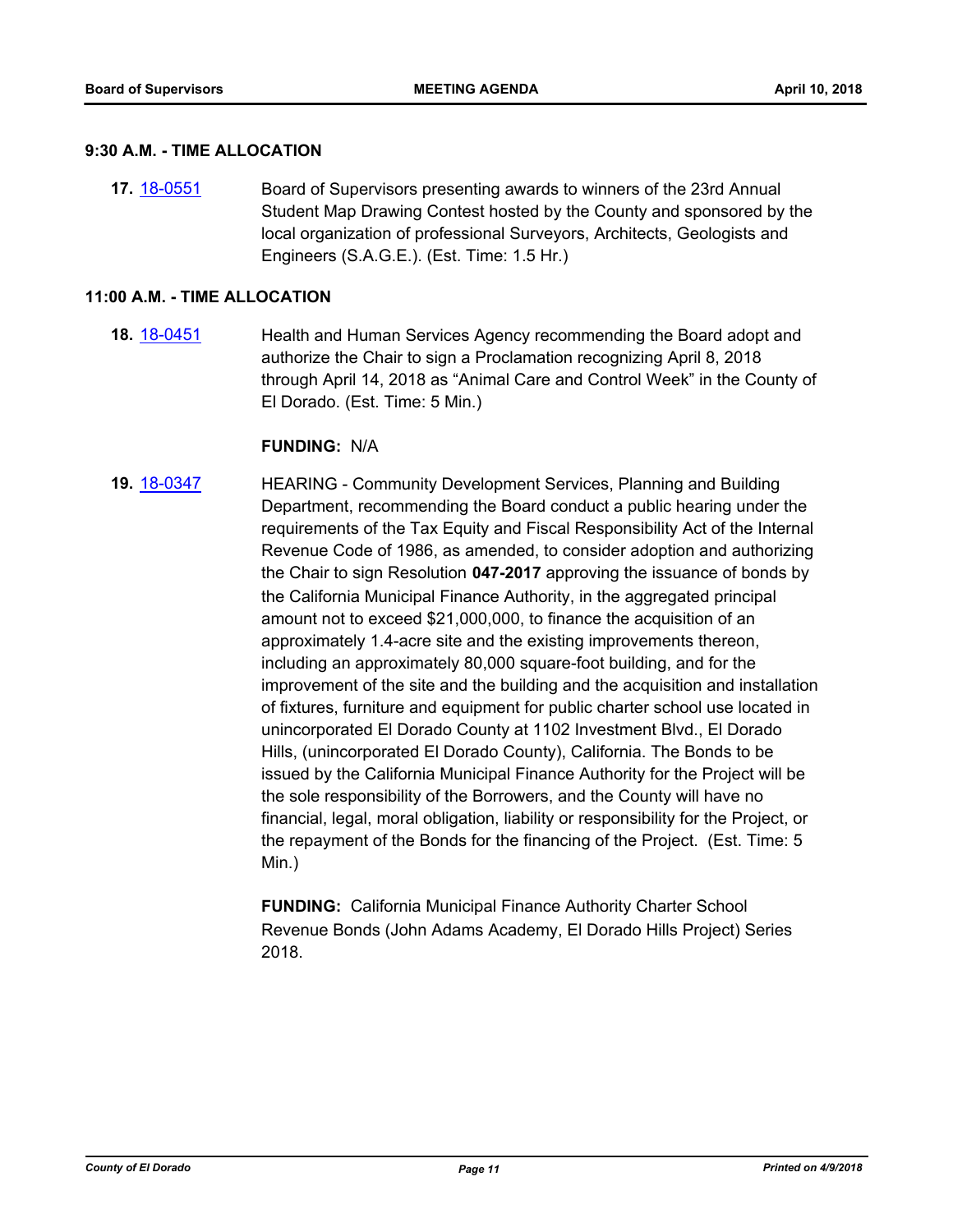**20.** [18-0444](http://eldorado.legistar.com/gateway.aspx?m=l&id=/matter.aspx?key=23789) Health and Human Services Agency (HHSA), recommending the Board: 1) Award Request for Proposals (RFP) 18-952-040, to the successful proposer, Social Entrepreneurs, Inc., to conduct an Oral Health Needs Assessment and provide consulting services to assist HHSA in implementing a Local Oral Health Program for the residents of El Dorado County; 2) Authorize HHSA to negotiate an Agreement for Services with Social Entrepreneurs, Inc., with a total not-to-exceed amount of \$110,000 and a term effective on execution through June 30, 2019; 3) Authorize the Purchasing Agent to execute said Agreement for Services, contingent upon approval by County Counsel and Risk Management; and 4) Authorize the Purchasing Agent, or designee, to execute any amendments relating to the Agreement developed in association with RFP 18-952-040, which do not increase the maximum dollar amount or term of the Agreement, and contingent upon approval by County Counsel and Risk Management. (Est. Time: 5 Min.)

**FUNDING:** State Funding.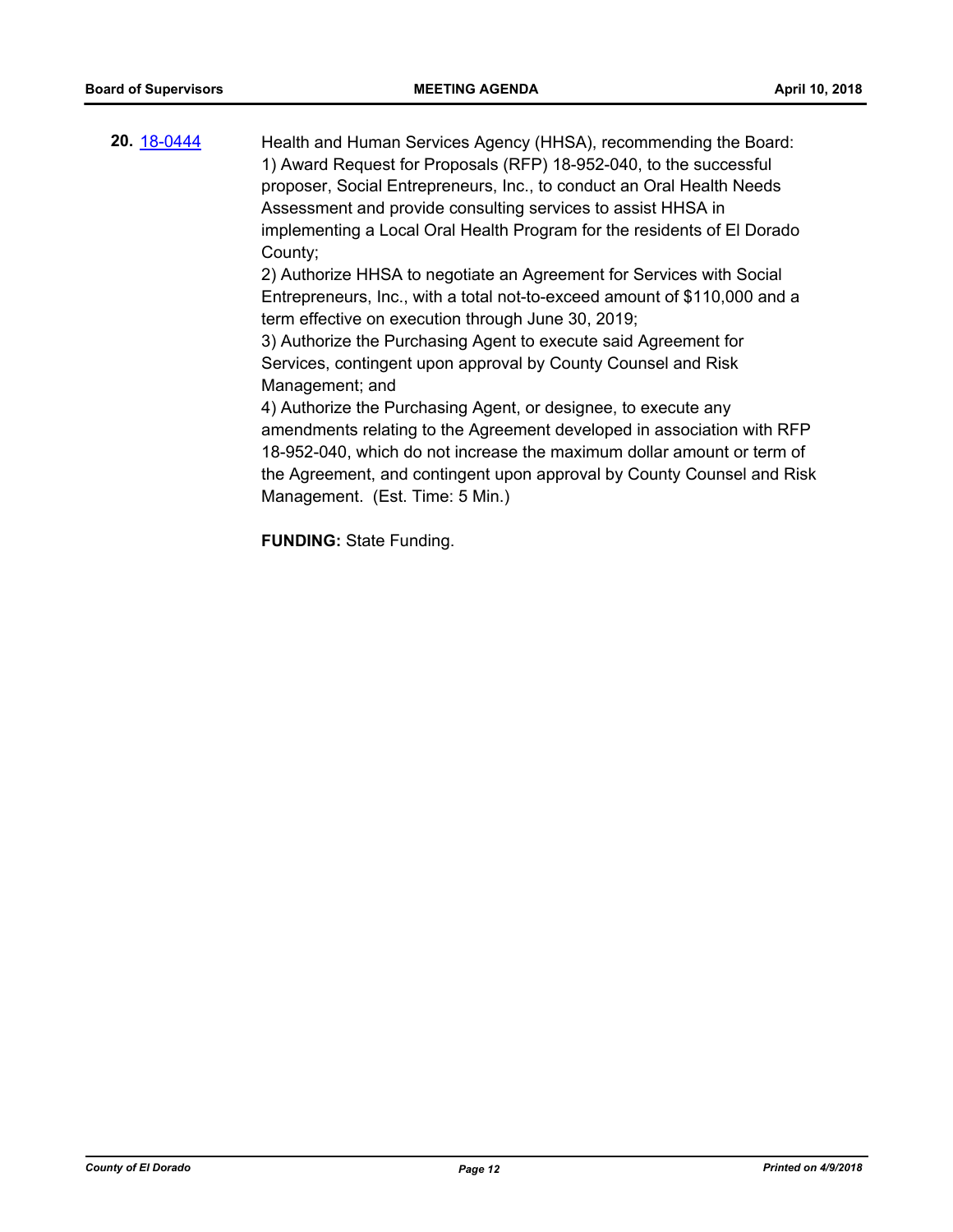#### **1:30 P.M. - TIME ALLOCATION**

**21.** [18-0562](http://eldorado.legistar.com/gateway.aspx?m=l&id=/matter.aspx?key=23907) Supervisor Ranalli recommending the Board consider the following: 1) Direct the Planning and Building Director, pursuant to his recommendation and Section 130.71.110 of the County Ordinance Code pertaining to the Ecological Preserve Fee, that Rare Plant Endowment funds be used for any specialized cleanup and/or maintenance work that might be required for the approximately 30 acres of County-owned land near Palmer Drive and Loma Drive acquired by the County for the purposes of rare plant preservation and project mitigation, with a not to exceed amount of \$20,000; and 2) Direct the Planning and Building Director and the Transportation Director to provide a report to the Board before the end of 2018, on the condition of this property following the completion of work to cleanup and secure this property. (Est. Time: 30 Min.)

#### **2:00 P.M. - TIME ALLOCATION**

**22.** [18-0355](http://eldorado.legistar.com/gateway.aspx?m=l&id=/matter.aspx?key=23698) HEARING - To consider a request submitted by Adam and Angela Anderson appealing the Planning Commission's February 8, 2018, County modification of Special Use Permit S10-0009 for Villa Florentina Bed & Breakfast limiting amplified music until 7:00 PM on property identified by Assessor's Parcel Number 006-132-28, consisting of 3.57 acres in the Coloma area; and Planning staff recommending the Board deny the appeal, thereby upholding the Planning Commission's February 8, 2018, modifications of the original Conditions of Approval of Special Use Permit S10-0009. (Supervisorial District 4) (Est. Time: 1 Hr.)

#### **ITEMS TO/FROM SUPERVISORS**

#### **CAO UPDATE**

**ADJOURNMENT**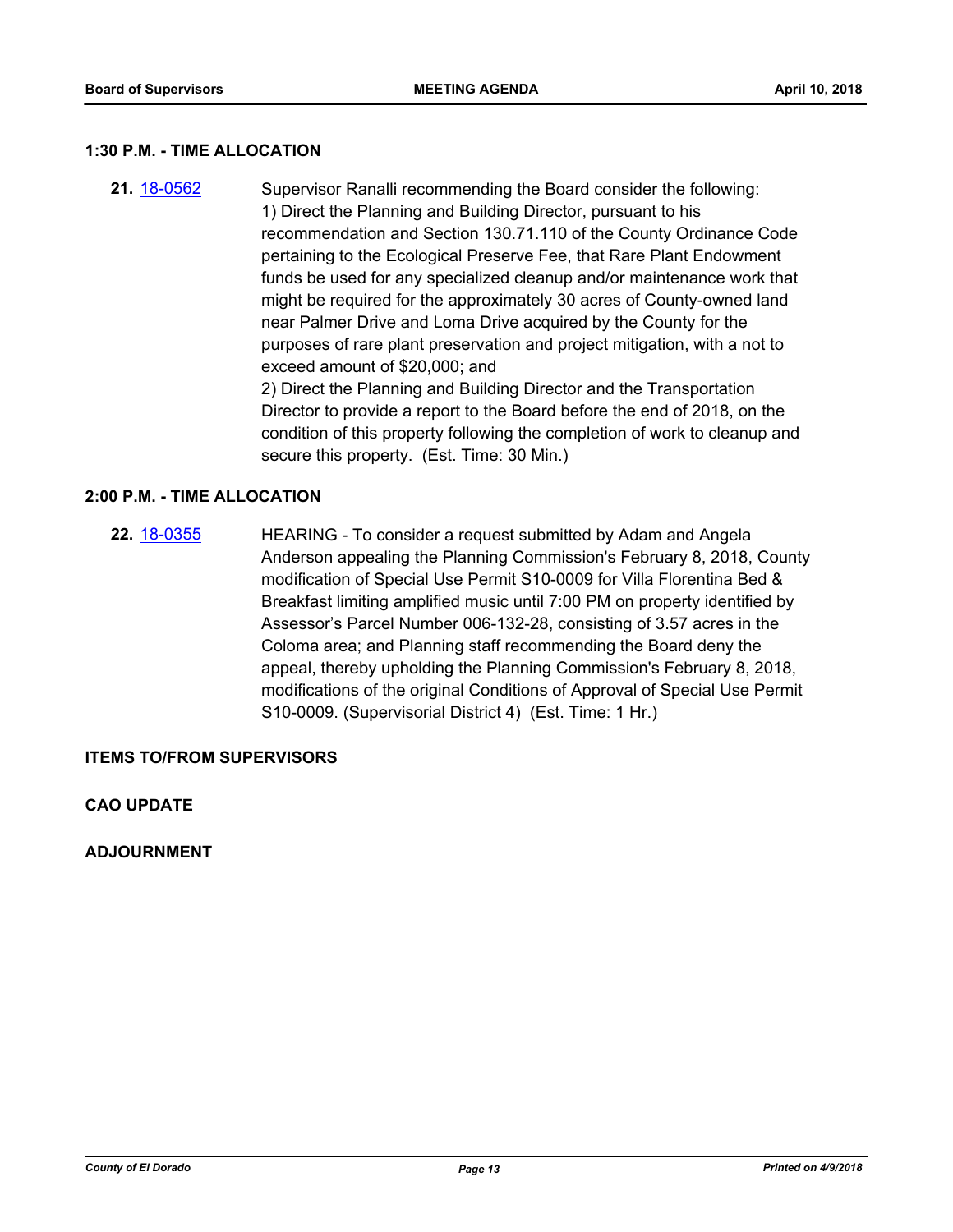## **CLOSED SESSION**

**23.** [18-0529](http://eldorado.legistar.com/gateway.aspx?m=l&id=/matter.aspx?key=23874) **Conference with Legal Counsel - Initiation of Litigation** pursuant to Government Code Section 54956.9(d)(4). Number of potential cases: (1). (Est. Time: 15 Min.)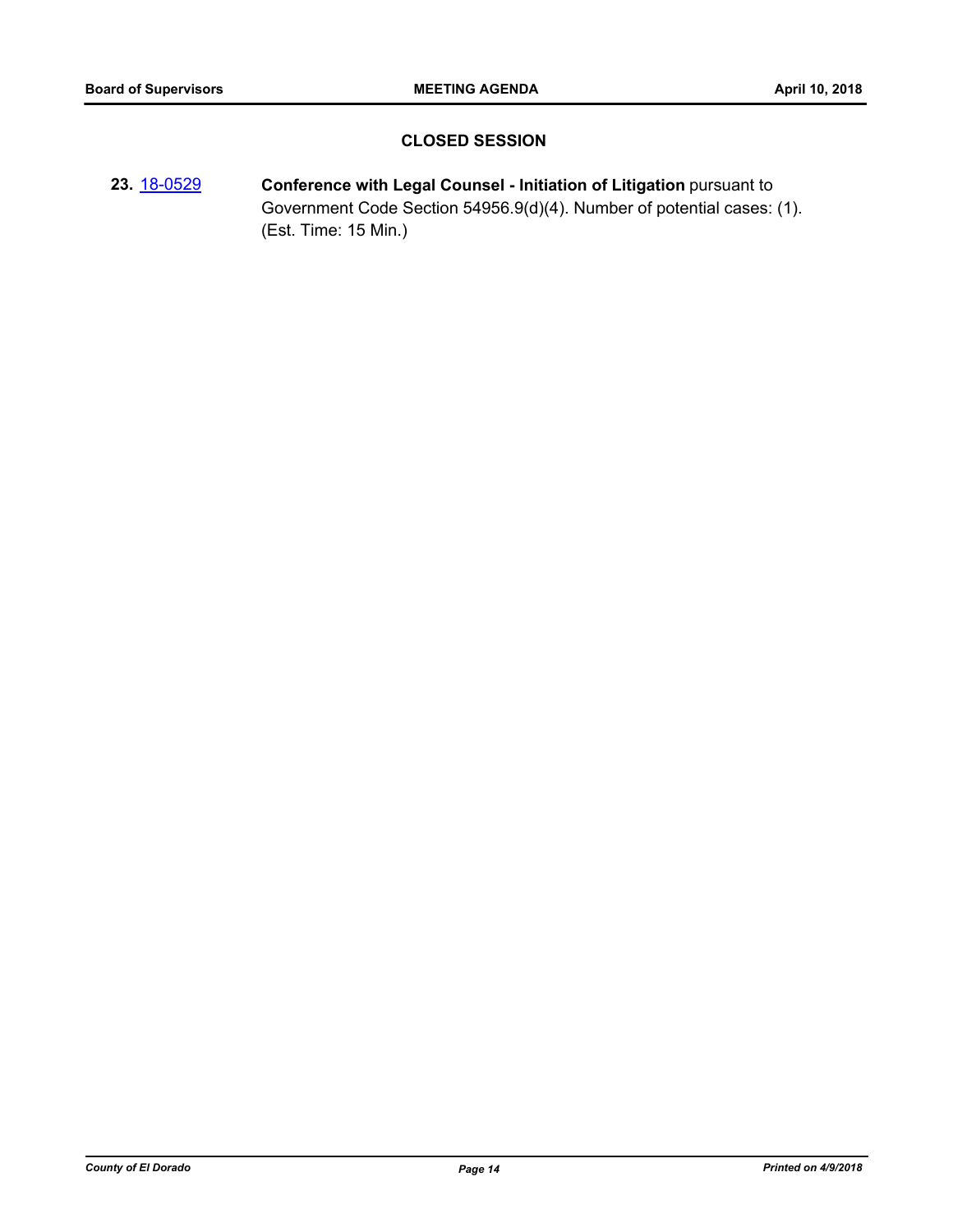On August 19, 2003, the Board adopted the following protocol: It is a requirement that all speakers, County staff and the public, when approaching the podium to make a visual presentation to the Board of Supervisors, must provide the Clerk with the appropriate number of hard copies of the presentation for Board members and the audience.

Digital Recordings of regular, Tuesday Board of Supervisors meeting are BROADCAST ON CABLE TV as follows:

West Slope - Comcast - Channel 15, Wednesday at 1:00 P.M. (day after Tuesday meeting) and Tuesday at 7:00 A.M. (One week after previous Tuesday Meeting)